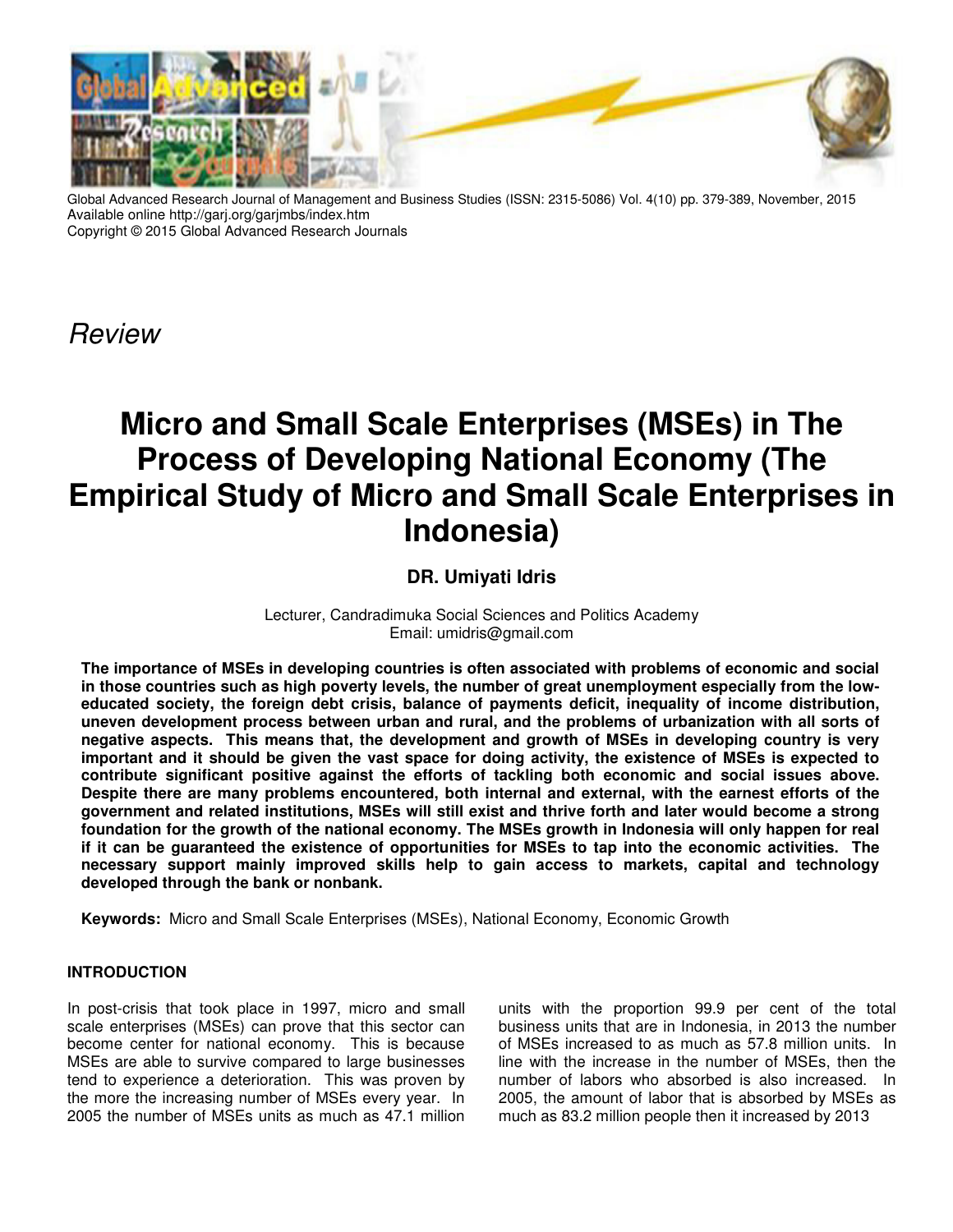become as much as 110.2 million people. MSEs absorb 93.63 percent of the labours in Indonesia (Ministry of Cooperatives and MSEs, 2014). Even though it has not given the maximum contribution to the development of the overall national income, the position indicates that MSEs have the potential to become a container of community empowerment and economic driving force of the country, therefore the existence of MSEs should continually empowered.

The development and growth of MSEs is one of the crucial mover for development and growth of economy in many countries in the world. One of the characteristics of dynamics and good economic performance with a high GDP growth rate in the countries of East Asia and Southeast Asia which is known as Newly Industrializing Countries (NICs) like South Korea, Singapore and Taiwan are their MSEs performances which are very productive, efficient and have high global competitiveness. MSEs in those countries are are very responsive to the policies of their government in developing private sector and increasing the exportoriented economic growth. In developing countries with medium and low income levels, the role of MSEs is being very important. In India, for example, MSEs and its medium businesses account for about 32 percent of the total value of exports, and 40 percent of the output value of the manufacturing industry sector in that country. In some countries of the African region, the development and growth of the MSEs is now recognized to increase aggregate output and employment opportunities (Tambunan, 2002).

In Indonesia, judging from the number of its business units in all sectors and considerable contribution towards the creation of employment opportunities from source of income, especially in the rural areas and for low-income households, it can not be overlooked how important company is. In addition, during this time, the business group also acts as one of mover for economic development and local community.

The importance of MSEs in developing countries is often associated with problems of economic and social in those countries such as high poverty levels, the number of great unemployment especially from the low-educated society, the foreign debt crisis, balance of payments deficit, inequality of income distribution, uneven development process between urban and rural, and the problems of urbanization with all sorts of negative aspects. This means that, the development and growth of MSEs in developing country is very important and it should be given the vast space for doing activity, the existence of MSEs is expected to contribute significant positive against the efforts of tackling both economic and social issues above.

The urgency of the importance of economic growth and development of the MSEs is based on two consideration. First, MSEs tend to have a more solid structure so that it

has greater survival. The second, MSEs tend labor intensive so that it gives double contribution i.e. in addition supports people's economic improvement through increased income per capita with a production process that provides added value, supports absorption of labor, and also have durability and better flexibility in facing the dynamics of the economic life of a country (Lumbanraja, 2011).

The reality of the economic crisis which caused considerable social cost indirectly indicates that defense to big companies are very prone, especially their dizziness in anticipation of the fluctuations in the global economy. In addition, This defence is not relevant in supporting the strong fundamentals of the internal. Many big companies are having trouble in in adapting to changes in technology and market, and an adjustment is done without a very high cost is rarely. In this condition MSEs are more flexible in adapting, and therefore it has greater expectations than a great business to survive (Panandiker, 1996).

Positive conditions above need to be done, given the MSEs in Indonesia plays an important role in absorbing the labors-especially from the low-educated society. At the moment the monetary crisis, inequality of income distribution, uneven development process between urban and rural, and supporting the improvement of household income, small enterprises have shown their active roles. Further, in the national economy the existence of MSEs will increase the commitment and its defense in national development (Rusdarti, 2010).

### **MSEs AND PROBLEMS**

The improvement of Indonesian welfare as the top priority in the national development during the period of this current government, is done by developing the economy of the people supported a sustainable national economic growth, creating airy work space, encouraging the increase of income. MSEs' roles in the economy of Indonesia can be seen at the very least from: (1) its position as a major player in the economic activity in the various sectors, (2) the largest employment provider, (3) important players in the development of local economic activities and community empowerment, (4) the creators of the new markets and sources of innovation, (5) its contributions in maintaining the balance of payments through the export activities of the community thus reducing the level of poverty and others (Tedjasukmana, 2014).

The existence of MSEs as part of the whole national business entities is the real-life manifestation of the diverse economy in Indonesia. Therefore, the placement of the role of MSEs is one of the main pillars in developing a sustainable nation economy system. As one of the perpetrators of the national economy, the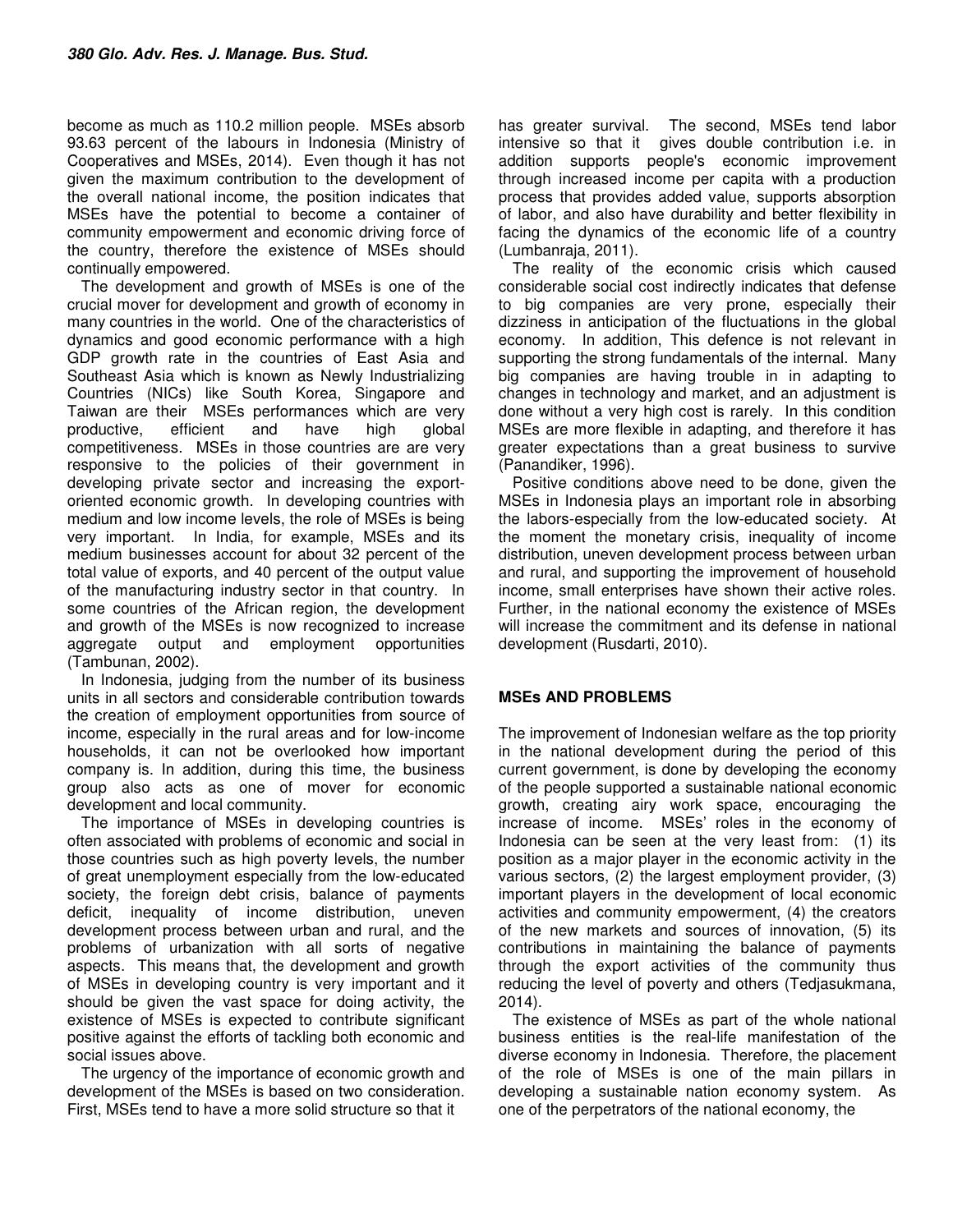development of MSEs in Indonesia is not in spite of the various problems. The level of intensity and the nature of the problem can be different, not only according to the type of products or markets that are served, but also a different region/location, intercultural center, or the types of activities and business units within the same activity. Nevertheless, there are some common problems faced by MSEs such as the limitation of working capital or investment capital, trouble getting raw material with good quality and reasonable price, the limitations of the technology, human resource with good quality (especially management and production technicians), information (particularly on the market), and the difficulty of marketing. In other words, the problems faced by many MSEs are multidimensional. In addition, naturally there are some problems that are more internal (the source within the company), while others are more external (source outside of the company, or outside the influence of the entrepreneur). Two external problems by many MSEs entrepreneurs are considered the most serious is the limitation of access to banks and market distortions (input or output) caused by wisdom or government regulations are not conducive, intentional or not more profitable large employers, including foreign investors (Tambunan, 2003).

The problems above are increasingly felt for entrepreneurs that cater to the open market or export, another case with the entrepreneurs who only serve local markets in a relatively isolated area. Therefore, on the open market they are dealing with similar products from large employers who are superior in many ways as well as competition from imported goods. Even in the export market, MSEs entrepreneurs of Indonesia have to deal with their partners as well as from the same business scale and more advanced than other countries. In this kind of market conditions, factors such as mastery of technology and information, enough capital, including to innovate in products and production processes, the renewal of machinery and means of production, and to conduct extensive and aggressive promotion activities, workers with high skills, and managers with a high level of skill and entrepreneurship in business management as well as having an extensive insight into the factors that are very important, to at least maintain the level of global competitiveness.

#### **The Difficulty of Marketing**

In business activity, fluency in product marketing is a very important thing, obstacles in marketing can lead to recent business activity overall. In the literature, marketing is often regarded as one of the critical constraints to the development of the company. Results from a crosscountry study conducted by James and Akrasanee (1988) at a number of ASEAN countries indicate that marketing

is including growth contraints faced by many small and medium-sized entrepreneurs (this issue was found not too serious in Singapore). This study concluded that if MSEs do not do enough improvements in all aspects related to marketing such as product quality and promotional activities then it is difficult for MSEs to participate in the era of free trade.

The results of their study indicate that one of the aspects related to the common marketing problems faced by the company is the pressure of competition, either in the domestic market of similar products-made great effort and imports, as well as in export markets. in the Asian countries affected by financial crisis such as Indonesia, the problem of marketing can be more serious because as one of the effects of the crisis of access to bank credit became difficult (if not closed at all can be said), and domestic market demand declined due to a drop in the level of real income per capita. As a result it can be presumed that many MSEs do not have the resources sufficient production to at least maintain the production volume and improve the quality of their products and this means they are increasingly difficult to increase or maintain their level of competitiveness in the domestic market as well as international markets.

#### **Financial Limitations**

MSEs in Indonesia face two major problems in the financial aspect: the initial value of the mobilization (startup capital) and access to working capital and long-term financial investments which are indispensable for the sake of long-term output growth. Although at first the initial capital is sourced from the capital (savings) or informal sources, but the sources of capital are often not enough for production activities in particular for investments (expansion of the production capacity or replacing old machines). Meanwhile, expect the rest of the financial needs are fully financed by funds from banking is far from reality. Therefore, it is not surprising if up to now though so much credit skim from banking and support from State-Owned Enterprises, the funding sources of the informal sector remains dominant in financing of MSEs activities. This is due to a number of reasons, such as: the location of the bank too far for many entrepreneurs who live in an area that is relatively isolated, the terms too onerous, administrative affairs are too wordy, and lack of information about existing of skim and his acquisition procedures.

In terms of the type of ownership of capital, the number of businessmen who financed his business entirely with its own money or with its own capital and loans, more than the number of employers that use 100 percent of capital from other parties. Although the exact composition varies according to the great effort either in the small industry or household industry the majority of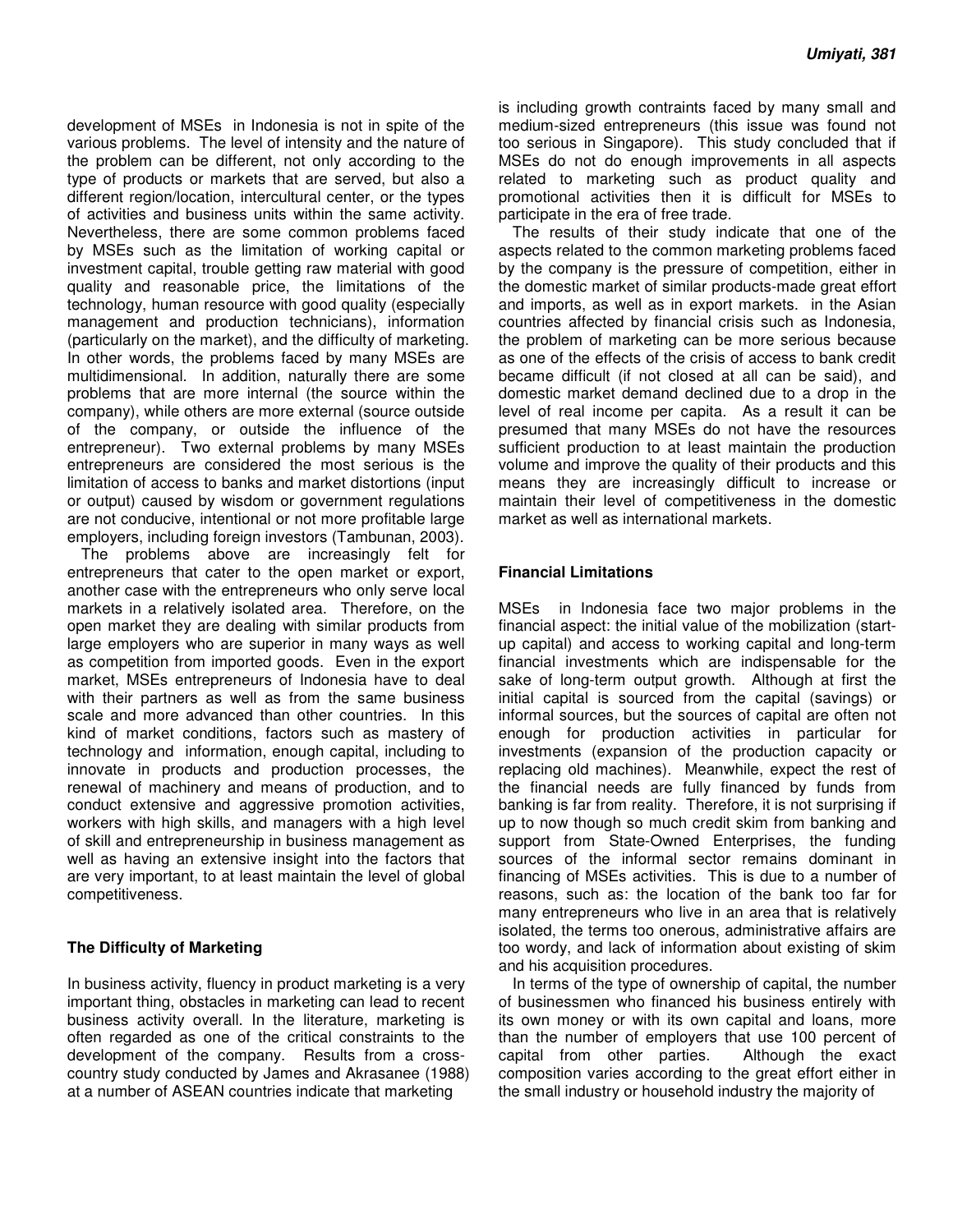employers with 100 percent private equity are in the food industry, beverages, and tobacco, the leather industry, industrial wood, bamboo and rattan as well as its products.

#### **The Limitations of Human Resources**

The limitations of human resources is also one of a serious obstacle for many MSEs in Indonesia, especially in the aspects of management, production engineering, product development, business organizations, accounting, engineering, marketing and market research. While all of these expertises are urgently needed to maintain or improve product quality, improve efficiency and productivity in production, expand market share and penetrate new markets.

Most MSEs have traditionally grown and they are family business hereditary. Limitations the quality of human resources in MSEs both in terms of formal education as well as knowledge and skills very influential towards the management of the management of his business, so the business is difficult to grow with optimum. In addition, with the limitations of the quality of human resources, the business unit is relatively difficult to adopt new technology development to improve the competitiveness of the products it produces.

It is often said that to tackle this human resource issues, provide direct training to entrepreneurs is very important and this is the only way that most effectively. Indeed as long as it's been a lot of training and guidance provided by the government to employers of MSEs, especially from the Ministry of Cooperatives and SMEs, Ministry of Industry and Trade, and Ministry of Labor. It's just that its effectiveness is still in doubt. Because many of the entrepreneurs who have attended training from the government complained that the trainings are often too theoretical, the time is too short, no follow-up, and often not suited to their needs.

The limitations of human resources is one of the serious threat to MSEs in Indonesia to be able to compete both in the domestic market as well as international markets in the era of free trade now; even at that time human resources together with the technology will become more important than capital as the main determinants of the MSEs' ability to increase its global competitiveness.

#### **The Issue of Raw Materials**

Limitations of raw materials (and other inputs) are often also become one of the serious obstacles to the growth of output or the continuity of the production for many companies in Indonesia. Especially in times of crisis, many SMEs centers in a number of subsector businesses have trouble getting raw materials or other inputs or because the price in IDR is becoming very expensive due to the depression of the exchange rate of rupiah against USD. Not the least of them was forced to discontinue their business and move the profession into other economic activities, such as being a trader. Some examples of cases, e.g. in 2013 many entrepreneurs of tempe in Banjarnegara near the border of West Java and Central Java were forced to halt their production because the price of imported soybeans turned out to be very expensive. Many entrepreneurs of cigarettes in Central Java were also forced to halt their production because of the rise in the price of raw materials.

### **The Limitations of the Technology**

In contrast to developed countries, MSEs in Indonesia are generally still use traditional technology in the form of old machines or tools of production which are manual. Retardation of this technology not only makes the low total factor productivity and efficiency in the production process, but also the poor quality of the products manufactured. The limitations of technology especially household businesses (micro), caused by many factors: including the limitation of investment capital to buy new machines or perfecting the production process, limitations information regarding development of technology or machinery and new production tools, and the limitations of human resources who can operate the new machines or make innovations in the product or production process. The low possession or mastery of modern technology also constitute a serious threat to the ability of MSEs in Indonesia to be able to compete in the era of free market later. But in that era, in contrast to 20 or 30 years ago, the factor of technology together with the factor of human resources will become more important than the factor of natural resources. In other words, the two factors of comparative advantage owned by Indonesia or MSEs in particular, namely the availability of a wide range of raw materials in the amount of the wage and labor were cheap will be increasingly not important in the future, replaced by two factors of competitive advantage (the technology and human resources).

#### **DISCUSSION AND CONTENT ANALYSIS**

MSEs are integral part of the national business world, and have the position, potential as well as an important and strategic role in expanding employment, the economic service in the community, encouraging the process of equalization, increased revenues, economic growth, and stability. But reality shows, MSEs are still facing many constraints and internal and external barriers, for example in the areas of production, processing,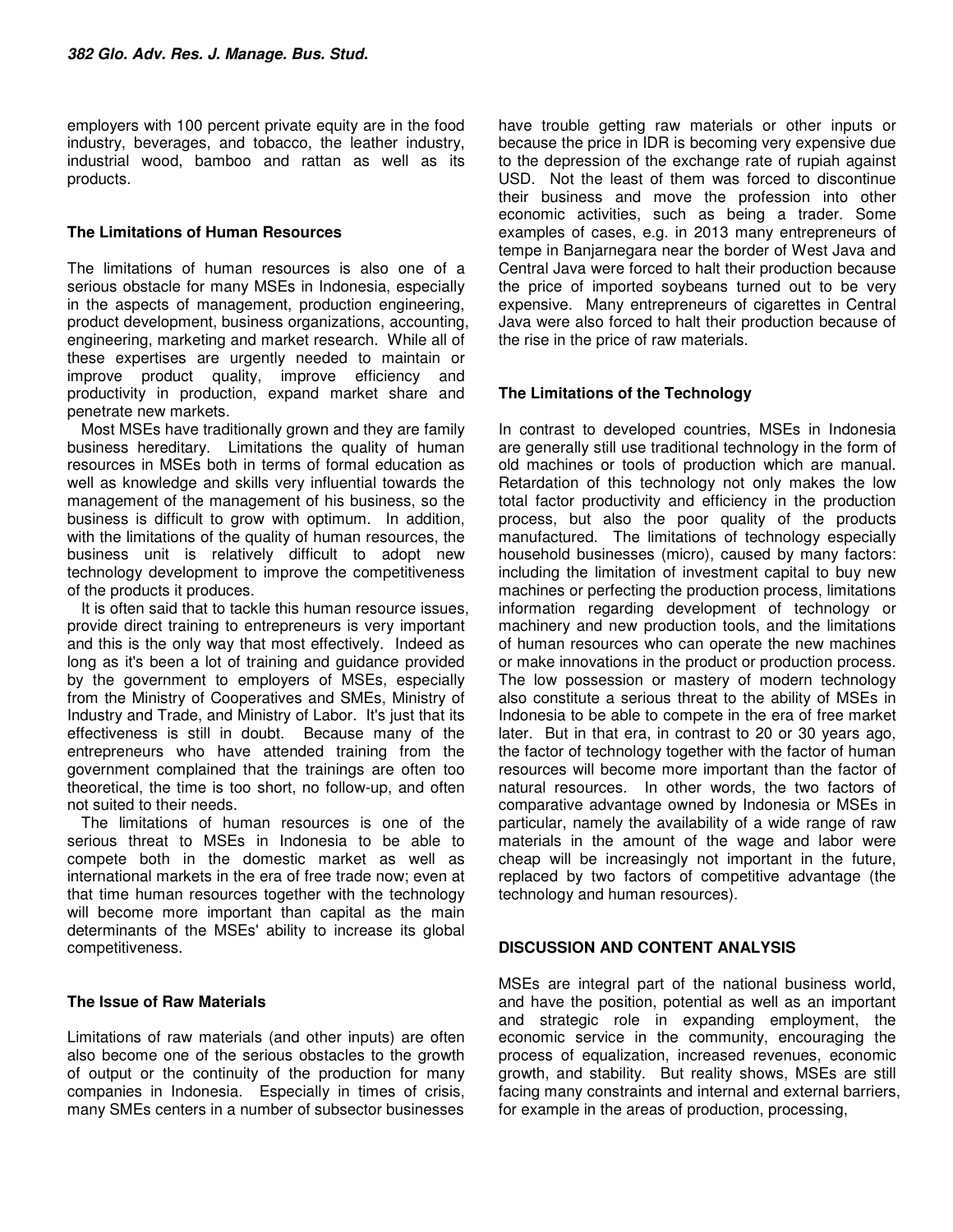marketing, human resources, capital, technology and business climate that does not yet support. Therefore, in an effort to develop the existence of MSEs in Indonesia some of the following steps may be worthy of note.

#### **The Strategy of Business Climate**

Business climate is business conditions that allow MSEs carry out their business activity in convenient in obtaining certainty, equal opportunities, and support the existence of trying so that it evolves into a tough and independent businesses. A conducive business climate can be created through policies that set out the government, either through the ease with which deals with the issue of capital, marketing, bureaucratic procedures, partnerships, licensing, tax relief, and other policies that support. A conducive business climate in the form of protection on small businesses especially in the current economic conditions is very strategic because it expected to be able to generate sufficient added value because the number of its business units. With small businesses, will be absorbed much of the workforce through a laborintensive business, and can expand the opportunity of trying and obtaining equitable national income that has been dominated by big companies that capital intensive (Kristiyanti, 2012).

Sriyana (2010) in his research also stressed that the development of small enterprises will be greatly determined by the least or no business climate that support. Repair a more conducive business climate by carrying out reform and deregulation of the licensing for small businesses is one of the proper strategy to develop small businesses. It takes an effort to facilitate the efficient business climate economically, healthy competition, and nondiskriminative for the sustainability and improvement of the performance of small businesses. In addition there needs to be action to perform the deletion of various inappropriate collection, cross-cutting policy alignment, as well as monitoring and defense of competition practices unhealthy efforts and supported the consummation of legislation and institutional development.

Support for the development of small businesses also occurs in developed country like the United States. The commitment of the United States Government in developing the small-business sector is seen in the establishment of the Small Business Administration by the Federal Government in 1953. The purpose of SBA is to be a maid and movers small business sector there. There are four kinds of effort given by the agency. First, in the financial field in the form of the grant funds. Second, in the form of grant or procurement in the licensing terms and conditions supplement the administrative needed to establish a business. Thirdly, in the field of management by way of grant management, both directly and through

training. Fourth, in the form of granting legal assistance or advocacy in search of justice relating to the business affairs of small businesses (Karjantoro, 2002).

Research results from Hu and Schive (1996) in Taiwan had been supporting the above facts. The role of the government which is a very pro active with its industrial policies which are very oriented towards global and consistent, which creates both a close business cooperation as well as an honest competition between small businesses with medium and large businesses as well as the provision of a wide range of facilities to support the development of the sector has led to small businesses flourished, both seen from the contributions of its export or output and diversification of its products with a high technological content. The government policy also gives a positive impact on the development of entrepreneurship, which is not in doubt and is very important for the development of small businesse (Lin, 1997). Similarly, the study of Adachi (1997) concluded that, the rapid advancement of small businesses in Japan not be separated from the support of the government through its industrial policy. Included in it is the policy of technology (research and development), finance, and training the workforce and managers (Tambunan, 2002).

The results of the research above shows one thing very important as an example for Indonesia, namely government policies that are effective and support very helpful efforts of increasing global competitiveness in the small business sector. In the face of free trade era, needed a new strategy in the development of small businesses that are more effective and market-oriented global, not to mention political and social orientation with the aim is solely to reduce the gap. This new strategy must contain the policies of small enterprise development that could put the business group's position as one of the backbone of national busniness world.

Legislation and wisdom for the business climate that is conducive to the development of MSEs can be:

1. **Funding aspect**, namely the provision of funds, terms, and procedures to meet the needs of the Fund for the development of MSEs with: a) expand funding, i.e. the various attempts to reproduce the type of and improve the allocation of funding that can be used, b) increase access to funding source i.e. a variety of efforts to simplify the procedures for obtaining funds; and c) provide ease in funding, namely the granting of relief requirements in the payment.

2. **Competition aspect**, namely the effort: a) enhance cooperation of fellow MSEs in the form of a cooperative, an association, a business group set to strengthen the bargaining position of the company in a business transaction with the other party, and while increasing the scale of its business; b) prevent the formation of market structures that can give birth to unusual competition in the form of build oligopoly, monopoly, and monopsoni to the detriment of MSEs,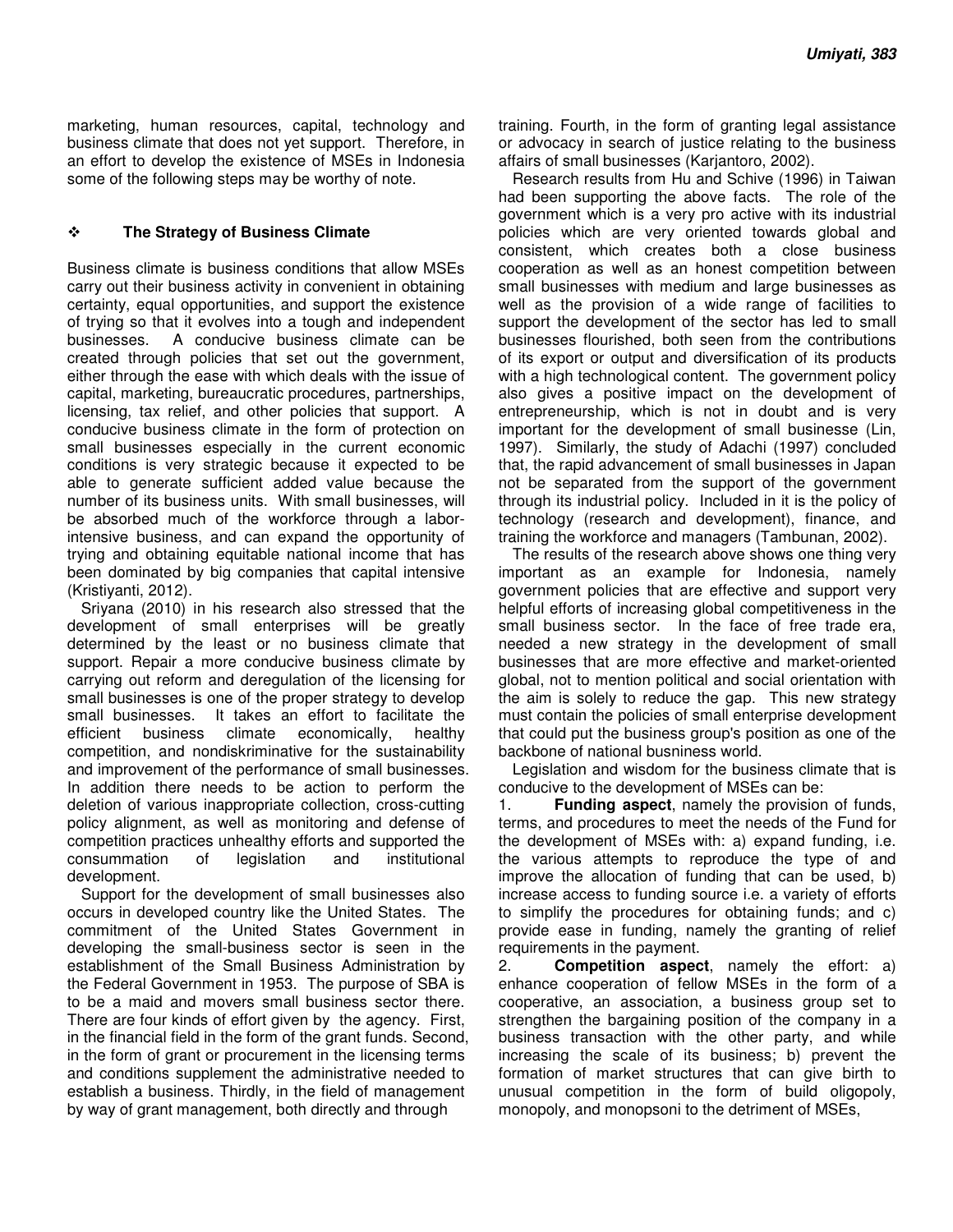namely in the form of deregulation, regulation of commerce, pricing, imposition of sanctions and the establishment of a commission of competition unless controlled by the state in the interest of the people much; and c) prevent the occurrence of market domination and the centralization of the business by the individual or entity to the detriment of MSEs.

3. **Business infrastructure aspect**, namely: a) public infrastructure held (transport, telecommunications, electricity, clean water, the location of the place of business, and the market) which is adequate and can encourage and develop MSEs' growth; and b) provide tariff relief infrastructure with tariff treatment in procurement of distinction directly or indirectly for MSEs.

4. **Business information aspect**, i.e. a) establish and make use of data banks and information networks of the business i.e. the various data center business and business information systems owned by the government or the private sector; and b) convene and spread information about the market, technology, design, and quality, to the homeland territory over so that MSEs can keep track of who comes from within and outside the country.

5. **Business partnerships aspect,** i.e. a) embody partnership, in the form of efforts to grow the business climate can encourage medium and large businesses do partnerships with MSEs, among others, in the form of a stimulant with no element of coercion so that the implementation of the technology transfer, management, and opportunity sought for MSEs can reasonably happen; b) prevent the occurrence of things that are detrimentall to MSEs in the execution of business transactions with a medium or large business undertakings as a result of the delay of payment, transfer of risk in a unfair consignment and the imposition of the collections.

6. **Business licensing aspects**, namely the efforts: a) to simplify the procedures and types of licensing has been seeking the realization of one-stop service system and b) provide ease requirements to obtain licensing for MSEs, among other relief costs.

7. **Business protection aspects**, i.e. a) specify the allocation of places of business which includes the awarding of the locations in the markets, shops, business centers, the location of the farm folk, as well as other locations; b) back up the field and type of business activity that has the specificity of the process, are labor intensive, as well as art and culture has a value that is specific and hereditary; c) give priority to the use of MSEs' products through direct procurement from MSEs; d) arrange the procurement of goods or services and chartering of the working of the government, which is financed by the state budget, local budget, state-owned enterprises, and local-owned enterprises; and e) provide assistance to legal consultancy and advocacy.

#### **The Strategy of Establishment and Development**

Empirical data show that one of the problems to weak competitiveness of small businesses in Indonesia is relatively entrepreneur mindset still traditional and tend to shut themselves against change and innovation, this is caused by low levels of formal education still owned. Indeed in one thing, still its dominating workers with low education and cheap wages means small businesses can maintain one of its traditional comparative advantages. But in the era of globalization that characterized the existence of free trade that will be more prominent factors is a competitive advantage, including the quality of human resources, ranging from workers or enterpreneurs. Low level of education will lead to low ability and quality of human resources enterpreneurs in understanding and anticipating the business activities both in the field of production management, marketing strategy, entrepreneurship, and technology ventures.

Where as the condition is very contrary to the concept of the formation of entrepreneurial soul who is very necessary for the corporate world that can bore dared to think creatively, and knowing how to develop internal resources (Suryana, 2001). In terms of education and this mindset, it is very clear that the creative mindset will bear expertise in all fields ranging from labor to enterpreneurs is definitively determines the success of a business (Hafsah, 2004). In contrast to other countries that small business is very strong like Taiwan, South Korea, Japan, the United States, and Western European countries, the level of education of most of the small entrepreneurs in Indonesia is still very low.

It is often said that to tackle the problem of these human resources, provide training directly to entrepreneurs is very important and this is the only way that most effectively. However, many small businesses, especially micro enterprises, not able to bear its own costs of training because of the limitations of the cost. The limitations of human resources is one of the serious threat for MSEs to be competitive in both the domestic and international market market. Strengthening is an important factor to change the economic backwardness and the ability and the motivation to go forward, then it is very important to improve the knowledge in the form of training to small business entrepreneurs (Yusi, 2014).

To develop advanced, establishment and development of human resources of small business needs to be done both in the aspects of entrepreneurship, administrative and knowledge as well as skills in business developmen (Hafsah, 2004). Further, research of Mongid and Notodihardjo (2011) about MSEs in Malaysia also stated that, for the fast-growing, knowledge and skills plays an important role for the development of MSEs. Training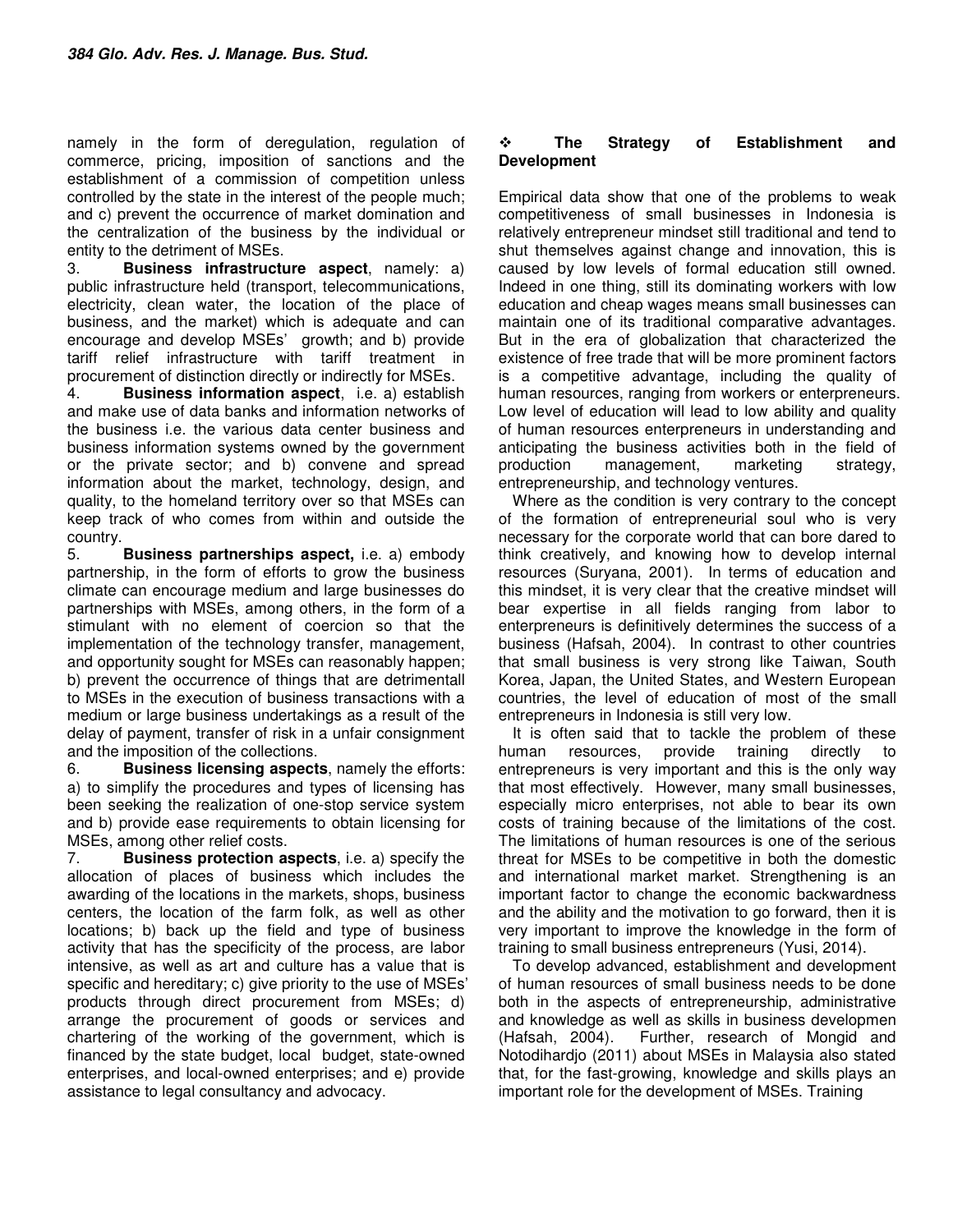contributes to the understanding of MSEs.

With the construction of sustainable business management needs, enterpreneurs can better understand what to do and being proactive in absorbing the opportunities and new opportunities. The importance of being proactive towards new opportunities supporst the ability of MSEs to create a product, not only a step ahead of competitors but also a step to understand consumer desires (Zhou, et. al., 2005).

In his research too (Absah, 2008) found that the competence of proactive human resources owned by the organization have a strong influence on performance of the company. The company which has a management team with optimal expertise and competitive method based on core competence will be able to achieve higher performance than companies that did not do so. Pace, et. al (2005) also found out that competency was difficult to emulate had relationship with a competitive advantage and performance. Same as Zhou, Brown and Dev (2009) discovering the existence of a positive and significant relationship between management skills-oriented entrepreneurs market against competitive advantage and performance.

From the above description, it explains that, the role of government, the business community, and the community have a significant influence in empowering human resources for small businesses. Without improvements to the quality of the human factor, there can be no progress, in connection with that education be something that needs to be (Jhingan, 2004). Education which is supported by experience is directly related to the ability of the entrepreneur; to establish the entrepreneurial souls must begin from recognize yourself in advance, i.e. knowing the potentialities and limitations, so that it can work hard in developing the potential and try to overcome the limitations that exist. The availability of human resources who have the expertise, skills, and high motivation, a positive growing organization resource, and physical resources that support the core competencies can be generated within the company. Core competence will generate competitive advantage.

Communities, businesses community, and government doing establishment and development MSEs in the following aspects:

1. **Aspects of production and marketing**, such as: a) improve management capabilities as well as production techniques and processing; b) enhance the capabilities of an engineering and architecture; c) provide ease in production facilities and infrastructure procurement and processing, raw materials, supporting materials, and packaging.

2. **Aspects of marketing**, both inside and outside the country with: a) carry out marketing research and studies; b) improve management capabilities and marketing techniques; c) provides a means and support of promotion as well as test markets; d) developing the

distribution network and marketing agencies; and e) help in marketing MSEs products.

3. **Aspects of human resources**, through the efforts of: a) promote and cultivate entrepreneurship, by implanting and developing soul, spirit, as well as entrepreneurial behavior i.e. willingness and ability to work independently, solve problems and make decisions systematically include the courage of taking risks, thinking, and acting in innovative and creative, working carefully and diligently, work productively and working in togetherness with based on a healthy business ethics; b) improve technical and managerial skills; c) establish and develop vocational education, training, and consulting MSEs, and d) provide extension officers and consultants in various fields required.

4. **Aspects of technology**, by: a) improving the ability in the field of production technology and quality control; b) research and development of new technology and design; c) providing incentives to MSEs that apply new technologies and preserving the environment; d) improving cooperation and technology transfer; e) developing rural dan technology research and development institutions for MSEs.

The establishment and development above include ordinances, weights, intensity, duration, and priorities, was carried out with regard for the classification and level of development of MSEs based on assets and net annual turnover. MSEs that have built into secondary business can still occupy the location of the business and conduct business activities that is reserved, and can still be given coaching and development for a period of not longer than three years as the process of consolidation.

#### **The Strategy of Funding and Guaranting**

In some research about small business development efforts, the main problem is capital limitations faced by entrepreneurs. The capital is an important aspect or most important in life of business. With limited capital owned, efforts can be made in order to improve both the quality as well as productivity being impeded. While the support of capital can provide wider opportunities for entrepreneurs to develop his business. The capital is the principal driving force for enterprise development. Capital can: (1) assist small entrepreneurs in overcoming limitations of capital with relatively small interest and (2) reduce their dependence on moneylenders and middlemen traders (Ashari, 2009). The problems in the capital is also one of the main reasons for enterpreneurs to postpone the development of the business (Kaplan and Schoar, 2005). Therefore, the strategy of funding and guaranting is very urgent thing for development of MSEs.

The empirical facts show that the biggest part of the principal of economy in Indonesia is the low income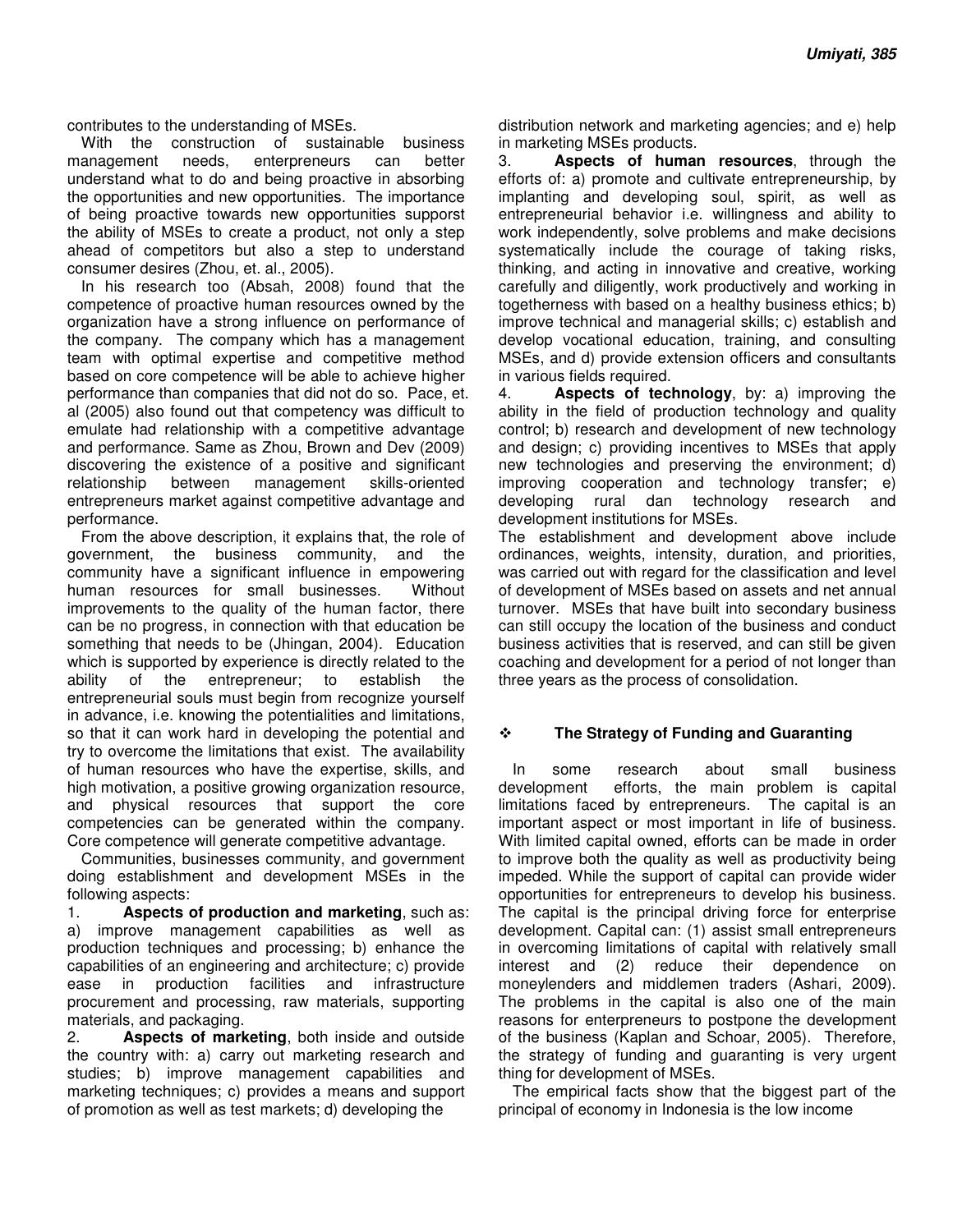groups Indonesia, micro and small entrepreneurs as well as many that are not served by public bank services because the procedures are much too demanding requirements. Without access to banking services that remain on, almost all the group hung a financing on their own capabilities which are very limited, or on informal financial institutions (moneylenders, the middleman, moneylenders), which limits the ability of the group to participate in development activities (Krishnamurti, 2005). The lack of capital for MSEs because in general it is an individual business or company which is closed, which rely on capital belongs to the owner where that number is very limited. Therefore, funding for MSEs remains to be improved in the future, given the still large number of small businesses which could not get credit because they have not been bankable (Kuncoro, 2008). The results of the study of Susilo, et. al. (2008) also explains that the main problem faced by small entrepreneurs in Bantul, Central Java is the inability of financial obligations towards fulfilling the other party and limitations to add capital. Access to capital is often seen as the key to success in establishing and developing a business venture (Efrata and Herdinata, 2012). (Riniwati, 2011) stated that, the role of capital is essential, strategic, being one of the key factors in the process of economic development and very influential with the volume of business, business results (production), and an increase in the income of a business economy.

To cope the capital problems which are faced by the small business over the role and presence of Microfinance Institutions is one solution. Referring to The Act No. 1 of 2013 about Microfinance Institutions, it is defined as a specialized financial institution established to provide business development services and empowerment of the community, whether through borrowing in a micro scale businesses to members of the public, the management of deposits, strengthening businesses, partnerships or granting of consulting services for the business development which does not merely seek profits. From this definition implies that the microfinance institution is an institution of the profit motive which is also purely social motive, which its activities more community development with nature without compromising his role as financial intermediation institutions (Baskara, 2013).

Microfinance Institutions carry out activities of the financial sector in the form of gathering together the funding and lending or financing in micro scale with a simple procedure to poor and low income community. Providing financial services to customers who have a medium-sized business scale down and tend to have never been in touch with the world of banking. It is also a container for empowerment of the people's potential based on the ability of the people with the approach of community as an integral part in strengthening the national economy (Mashudi, 2003).

Microfinance Institutions in practice more fitting among perpetrators of small businesses due to its more flexible, for example in terms of requirements and the number of loans that are not as tightly as the banking requirements as well as flexibility in the disbursement of credits. This is one indicator that the existence of a Microfinance Institution in accordance with the needs of the principals of small businesses, which generally requires appropriate financing the scale and nature of small businesses (Wijono, 2005). The result of the study above is in accordance with the findings of Vetrivel and Kumarmangalam (2010) where their research aims to know the role of Microfinance Institutions in rural micro enterprise development. Their findings, that Microfinance Institutions had major role in the development of the rural micro enterprises which provide additional capital.

Governments, businesses, and communities provide financing for MSEs include banking credit, loans from non banks financial institutions, venture capital funds, loans from the allowance most (1-5%) belonged to the stateowned enterprises operating income, grants, and other types of financing such as the funds donated from the community including a large effort from the private sector.

To increase the access of MSEs against such funding sources, needs to be done with: a) improve the ability in cultivating its own capital, compiling a feasibility study, and financial management; and b) cultivate and develop the institutions of a guarantor. The guarantor institution owned by the government or private which is formed on the basis of the applicable legislation, guaranteeing the financing of MSEs in the form of the granting of the banking credit financing, financing up to results, and other financing for example in the form of individual people and guarantee the warranty company. The procedures for financing and guarantee of MSEs are attempted with simple and easy as well as with the requirements of that light. The priority of funding and guaranting given to a group or layer of the great number of MSEs, while the funding period defined in accordance with the flexible feasibility of its business.

### **The Strategy of Partnership**

The partnership is an answer to improve MSEs opportunities for progress in the national economic scene while enhancing people's welfare as well as reducing social inequalities in a society. A formal conception of partnership had been listed in The Act No. 9 of 1995 concerning small enterprises which reads: "cooperation between medium-sized businesses with a small business or a big business with the accompanied coaching and ongoing development by observing the principle of mutual need, mutually reinforcing, and mutually beneficial". The true philosophy of partnership embodied in the act as meaning moral responsibility is togetherness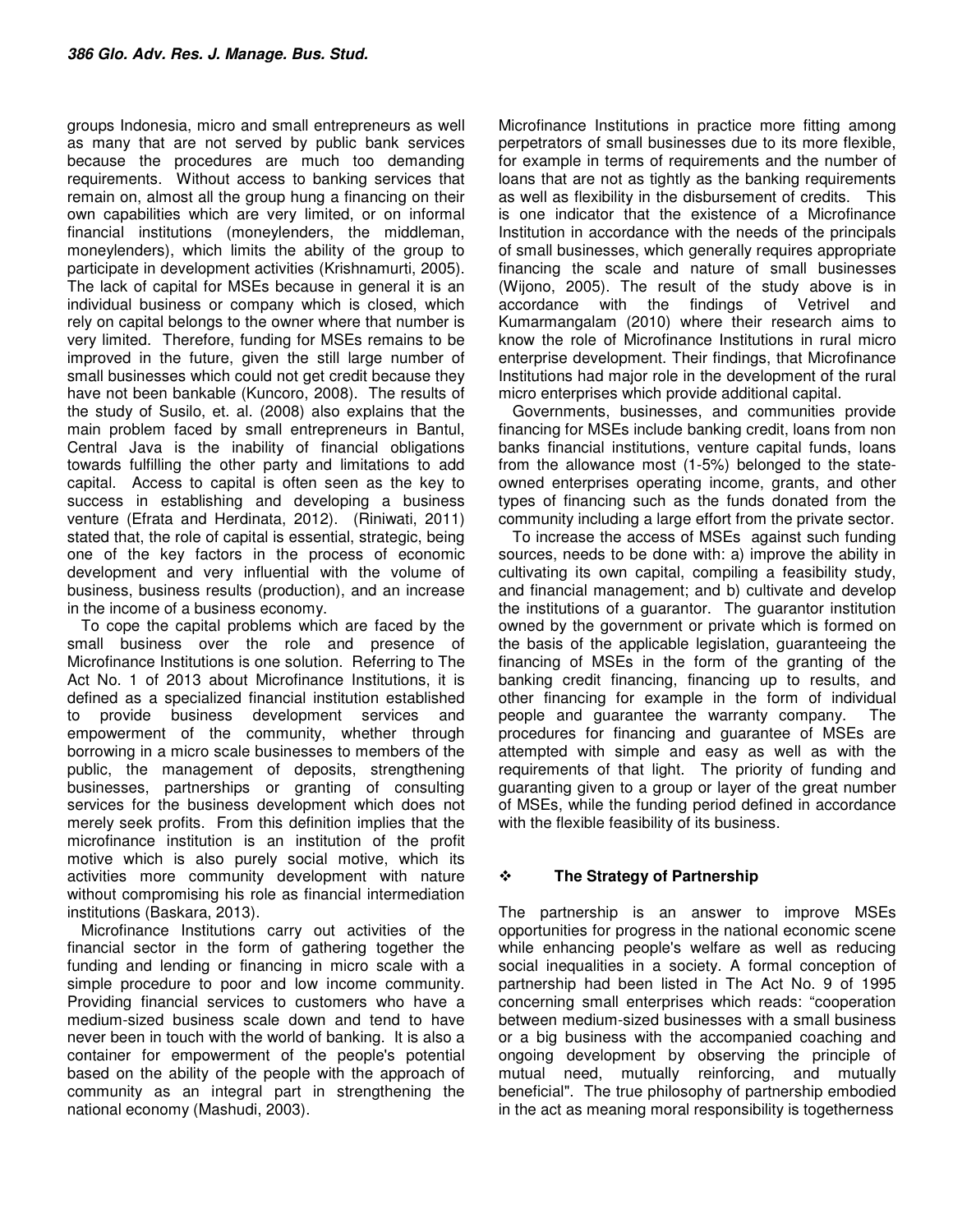and equalization. Thus, the partnership will always be needed during the prosecution of equalization is not resolved. On the other hand, the partnership is a longterm process that change dynamically to meet the expectations and needs of the entire offender partnership. Later on the Government Regulation No. 44 of 1997 also stated that form the ideal partnership is mutually reinforcing, as well as mutually beneficial and mutually protect.

The partnership definition above contains meaning as a moral responsibility. Medium and large business to guide and nurture MSEs as partners in order to be able to develop its business so that it is capable of being a reliable partner in profit and prosperity together. This means each party which partnered should realize that they have differences, each has limitations, both in management, science and technology mastery midwife as well as the mastery of the resources, they should be able to co-exist and complement the deficiencies of each.

As one of the strategies of empowerment, through the partnership's expected knowledge of managerial aspects will increase, especially in: first, small entrepreneurs are able to control or regulate the flow of cash money so capable in making planning and financial reports; second, employers are able to organize themselves and employees, so as to be clear division of labor and entrepreneurs are not working a double one man one show; third, worker productivity can be increased by means of improving the work motivation, discipline, responsibility, loyalty, understanding and work ethic (Yusi, 2014).

To be able to enter the global market, there is no other strategy should be prepared by MSEs but by preparing a high competitiveness. High competitiveness only exists if there is a link between that great with small, because only with inter-connection between production of fair, efficiency will be awakened. Therefore, through the partnership of each party will be empowered (Sriyana, 2010). With respect to the partnership in Singapore, Government formed a foundation called SPRING in order to help the development of small medium enterprises that work with its partners to help companies small medium enterprises in financing, development and management capabilities, technological innovation, and access to the market (Mongid and Notodihardjo, 2011).

Large and medium sized businesses implement partnership with MSEs which owns or which has no business linkages. The partnership was implemented with the accompanied establishment and development in one or more in the field of production and processing, marketing, human resources, capital, and technology. Referring to The Act No. 9 of 1995, the partnership consists of:

1. **The pattern of subcontracting**, is partnership relations where MSEs producing components required by medium or large businesses as part of its production.

2. **The pattern of franchise**, is the partnership relationship which the medium and large business as a franchise giver gives the right to use the trademark, license and distribution channels of the company to the recipient as a franchise with MSEs accompanied the aid management guidance.

3. **The pattern of the agency**, is the partnership relationship which MSEs were given special rights to market goods and services of medium or large businesses belonging to his partner.

4. **The patterns of other forms**, that are being developed but are not standardized yet or new patterns that will arise in the future.

The partnership relations above poured in the form of a written agreement at least set the shape and scope of the business activities of the partnership, rights, obligations of each party, in the form of establishment and development, time period and settlement of disputes and conversationally when not reached consensus, then said the dispute was resolved through the judiciary. Implementation of a successful business partnership relations followed up with stock ownership venture opportunity of medium or large by MSEs with reasonable prices, payments that are lightweight and will not adversely affect the development of MSEs.

In the implementation of partnership relations, medium or large businesses should not have and take control of the MSEs. Violation of this provision against inadvertently penalized administrasif form of revocation or other sanctions effort is governed by the Act.

### **CONCLUSION**

Public issues about MSEs construction need serious attention, because most MSEs still have not gained power strengthens the resilience of the nation's economy in facing global competition. The development of MSEs is a strategic effort in connecting the reality of inequality and disparities, as well as build a new middle class. Even though its contribution to GDP is still not a maximum yet, the condition of MSEs is an integral part of the national effort, and having a position, the potential and strategic importance and role in extending employment, servicing a broad economic for society, encouraging the process of equalization, increased revenues, economic growth, and stability. Despite there are many problems encountered, both internal and external, with the earnest efforts of the government and related institutions, MSEs will still exist and thrive forth and later would become a strong foundation for the growth of the national economy.

#### **SUGGESTION**

The phenomenon of the global market and the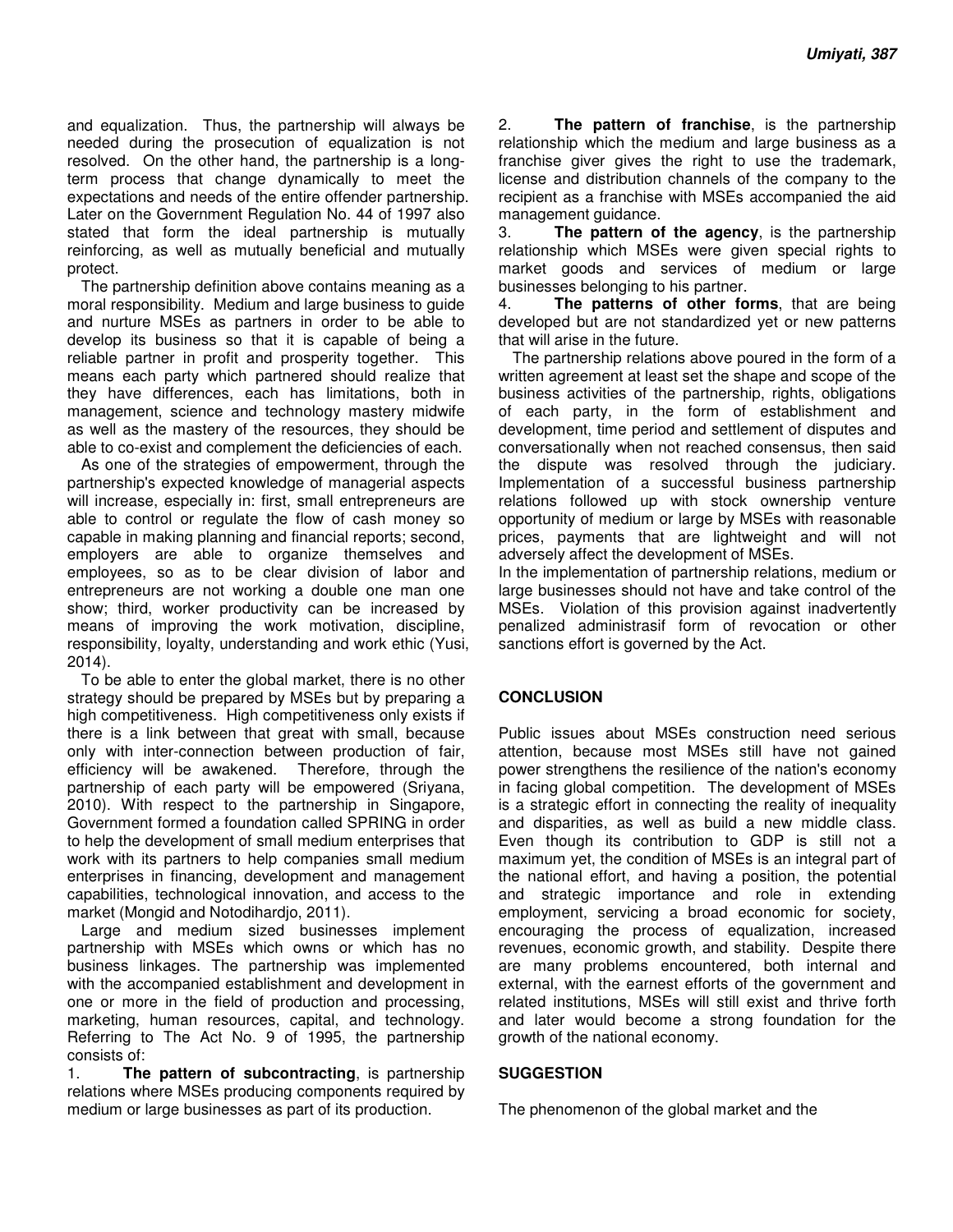information and communication system shocks also be noteworthy when a tendency demostration effect among the people is very important to be socialized. Be an entrepreneur spirit and self-reliance of communities will be the strength of its own in the face of competition that demands efficiency, in other words, all forms of protectionism and subsidies gradually be abandoned. The institutions of education and entrepreneurial training, owned by the government or the private sector, universities, community organizations, and others are expected to be a major contributor to the cultural transformation program in entrepreneurial behaviour. The effort which is the structural actions, for example the presence of the legislation on monopolies, anti cartels, anti trust, competition, trade, small businesses, and others will be able to customize the full economic charge according to the CONSTITUTION of 1945 article 33 specifically.

The development of MSEs that use derivatives products cover the whole field and nation life subsector should be held jointly by the public and the government. Community is major development actors, while the government has obligations to direct, guide, protect and cultivate a conducive atmosphere. Community and government should support each other, filling, and complement in development that was placed on MSEs sector along with the improvement of the quality of human resources, which is based on equitable distribution, growth, and stability. The MSEs growth in Indonesia will only happen for real if it can be guaranteed the existence of opportunities for MSEs to tap into the economic activities. The necessary support mainly improved skills help to gain access to markets, capital and technology developed through the banks or nonbank.

The involvement of business from large companies which have entered in international trade, should be governed by the policy of the government, namely, at least MSEs have employed as a partner. The existence of such collaboration will bring influence in many aspects on the development of the company as its partner.

#### **REFERENCES**

- Absah Y (2008). Competence: The Driving Resource of Corporate Competitive Advantage. Journal of Business Management, Vol. 1, No. 3. page 109-116.
- Adachi F (1997). Measures to Assits SME to Fit into Intra-Regional Cooperation, Working Paper in 24<sup>th</sup> ISBC, Taipei.
- Baskara IGK (2013). Microfinance Institution in Indonesia. The Journal of Economic Studies Bulletin, Vol. 18, No. 2. page 114-125.
- Berry S and Brian Levy (1998). Indonesia's Small and Medium Size Exporters and Their Support System, Policy Research Working Papers, No. 1402, December, The Finance and Private Sector Development Division, World Bank, Washington, D.C.
- Efrata TC and Herdinata C (2012). Application of Financing Bootstrap Methods Financing in Small and Medium Enterprises in Surabaya. Journal of Finance and Banking, Vol. 16, No. 3. page 399-406.
- Hu MW and Schive C (1996). The Market Shares of Small and Medium Scale Enterprises in Taiwan Manufacturing. Asian Economic Journal, Vol. 10, No. 2. page 117-131.
- James K and Narongchai A. (ed) (1988), Small and Medium Business Improvement in the ASEAN Region: Marketing Factors, Field Report Series No. 20, ISEAS, Singapore.
- The Central Bureau of Statistics, (2006). Profile of Small Industries and Households Crafts in 2005, Jakarta.
- The Ministry of Cooperative and Small-Medium Enterprises, (2012). The Strategic Planning of Cooperatives and MSEs in 2010-2014, Jakarta.
- Karyantoro (2002). Small Enterprises and The Problem of Empowerment. Indonesian Business Management, No. 04, year XXX1.
- Krishnamurti B (2005). Micro Finance for Development in Indonesia. Information of Rural Banking Media, Vol. 3, No. 4. page 20-26.
- Kristiyanti M (2012). The Strategic Role of Small and Medium Enterprises (SMEs) in National Development. Scientific Information Magazine, Vol. 3, No. 1. page 63-89.
- Kuncoro M (2008). Small Business Financing, Economic Review, Vol. 211, No. 3. page 1-10.
- Lin WL (1997). Entrepreneurship Development in Small and Medium Enterprises, Working Paper in 24<sup>th</sup> ISBC, Taipei.
- Lumbanraja P (2011). Together with SMES to Build People's Economy and The Environment, Journal of Economist, Vol. 14, No. 2. page 87- 93.
- Mashudi, A. 2003. Microfinance Opinion in 2003.
- Mongid A and Notodihardjo FXS (2011). Development of the Competitiveness of SMEs in Malaysia and Singapore: A Comparison. Journal of Finance and Banking, Vol. 15, No. 2. page 243-253.
- Pace ES, Ulrich D, Meirelles dan LC Basso (2005). The Contributions of Specific Resources from the firm in Competitive Performance: A Resource-Based View Approach in the Software Sector. Working Paper Series, Mackenzie Presbiterian University. Sao Paulo.
- Panandiker DH P (1996). Status of SMEs in Terms of Their Competitive Strength, International Conference on Small and Medium Enterprises, WASME, New Delhi.
- Riniwati H (2011). Gait of Bank Rakyat Indonesia (BRI) in Support of Micro, Small and Medium Enterprises in Fisheries Sector. Journal of Finance and Banking, Vol. 15, No. 1. page 139-150.
- Rusdarti (2010). The Economic Potential of The Region in The Development of SME's Flagship in Semarang. Journal of Trail, Vol. 3, No. 2. page 143-155.
- Sriyana J (2010). Development Strategy for Small and Medium Enterprises in Indonesia: Some Key Issues, Salemba Empat Press, Jakarta.
- Tambunan T (2003). The Development of SMEs in the Era of AFTA: Opportunities, Challenges, Problems and Alternative Solutions. Discussion Paper on Yayasan Indonesia Forum.
- Tedjasukmana, B. 2014. Portrait of SMEC Indonesia in Facing ASEAN Economic Community 2015, The  $7<sup>th</sup> NCFB$  and Doctoral Colloquium 2014. Toward a New Indonesia Business Architecture, Sub Tema: Business and Economic Transformation Towards AEC 2015.
- The Act No. 9 of 1995 about Small Business. House of Representatives of The Republic of Indonesia.
- The Act No. 1 of 2013 about Microfinance. House of Representatives of The Republic of Indonesia.
- Yusi MS (2014). Rural Banking: Strategic Breakthrough for Institutional Strengthening and Financing of Small Business. Journal of Finance and Banking, Vol. 18, No. 3. page 464-474.
- Vetrivel and C. Kumarmangalam (2010). Role of Microfinance Institutions in Rural Development. International Journal of Information Technology and Knowledge Management, Vol. 2, No. 2. Page 435- 441.
- Wijono WW (2005). Empowering Microfinance Institutions as One of The Pillars of The National Financial System: Concrete Efforts to Break The Chain of Poverty, The Journal of The Study of Economics and Finance, Vol. 11, No. 5. page 86-100.
- Zhou KZ, Yim CK, and Tse DK (2005). The Effect of Strategic Orientations on Technology and Market Based Breakthrough